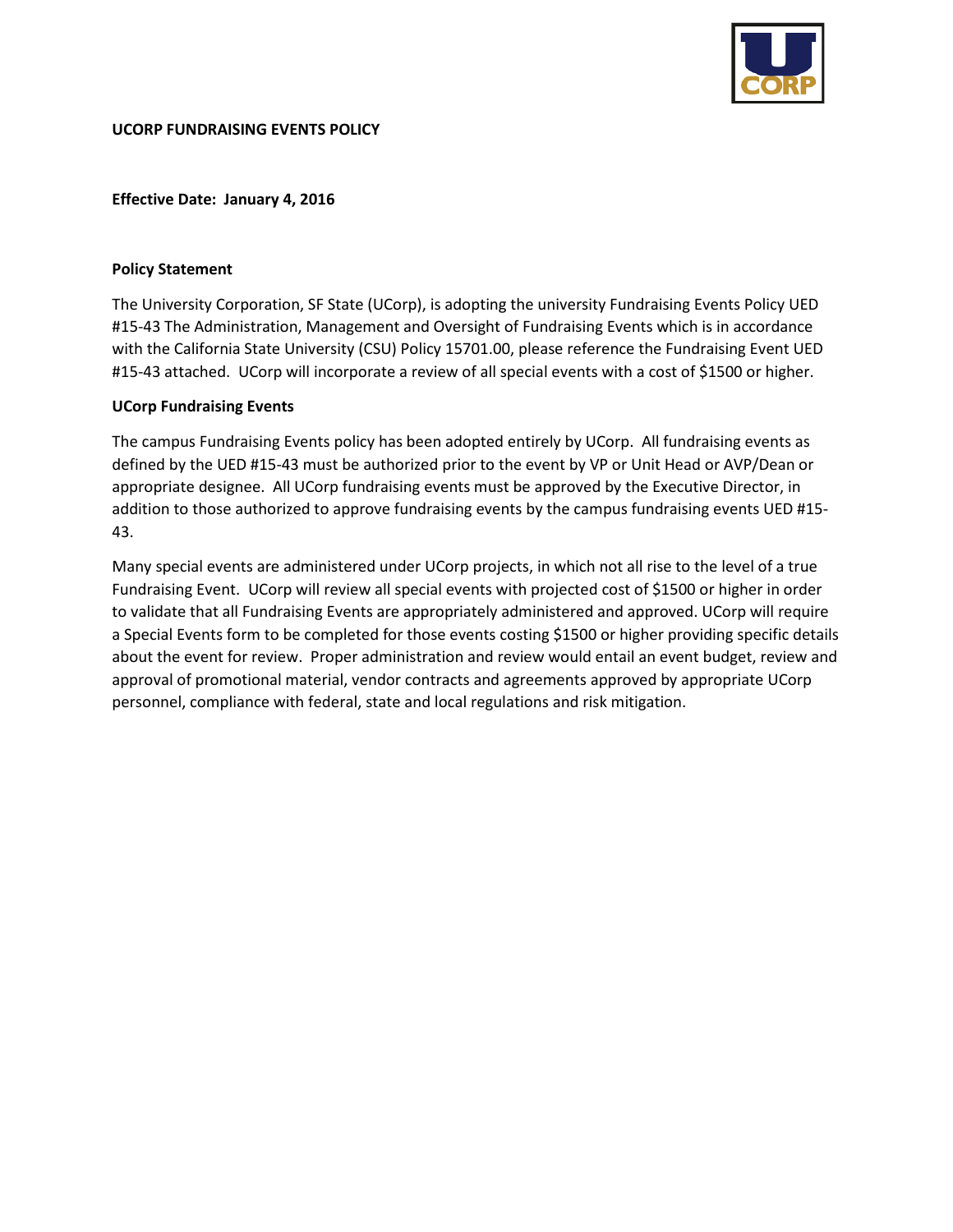# **San Francisco State University** The Administration, Management and Oversight of Fundraising Events **University Executive Directive #15-43**

In accordance with the California State University (CSU) Policy 15701.00 on Fundraising Events, this directive provides policies and quidelines for the administration, management and oversight of fundraising events performed by entities of San Francisco State University (the "University"). These entities include colleges and their departments, auxiliary organizations, non-academic units, and all others who undertake fundraising events on behalf of the University.

This directive applies to fundraising events with gross receipts of greater than \$5,000, which result in a charitable contribution receipt for participants by the university or its auxiliary organizations.

The directive does not apply to faculty associations, student social clubs and student organizations, fraternities or sororities raising funds for their own benefit.

#### A. **What are Fundraising Events?**

Fundraising events are defined as events conducted for the sole or primary purpose of soliciting charitable funds, where participants make a charitable contribution and a purchase for the fair market value of goods or services.

Fundraising events may include dinners, dances, door-to-door sales of merchandise, concerts, carnivals, golf tournaments, auctions, casino nights, and similar events. Fundraising events do not include the following:

- Activities that receive sponsorship.
- Unrelated trade or business activities that generate fees for service.  $\bullet$
- Fundraising solicitations and related prospecting activities intended to generate only a contribution (no purchase of goods or services).
- Raffles in which the prizes have only a nominal value and do not require  $\bullet$ reporting as taxable income.

Events that do not provide a charitable tax deduction component for the participant are not fundraising events.

#### **Authorization of Fundraising Events** Β.

The following individuals are authorized to approve fundraising events for the University:

- VP or Unit Head
- AVP/Dean or appropriate designee